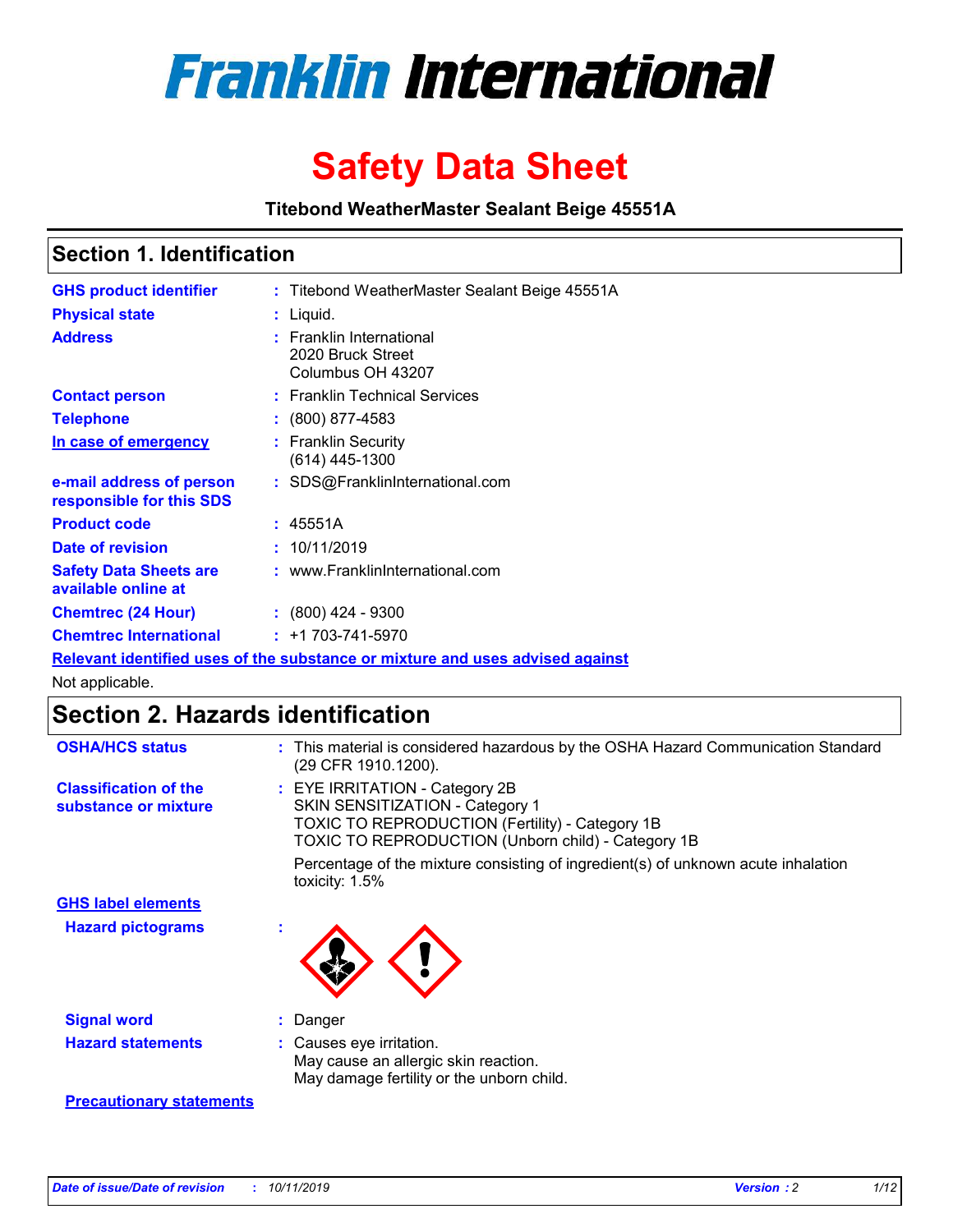# **Section 2. Hazards identification**

| <b>Prevention</b>                          | : Obtain special instructions before use. Do not handle until all safety precautions have<br>been read and understood. Wear protective gloves. Wear eye or face protection.<br>Wear protective clothing. Avoid breathing vapor. Wash hands thoroughly after handling.<br>Contaminated work clothing must not be allowed out of the workplace.                                                        |
|--------------------------------------------|------------------------------------------------------------------------------------------------------------------------------------------------------------------------------------------------------------------------------------------------------------------------------------------------------------------------------------------------------------------------------------------------------|
| <b>Response</b>                            | : IF exposed or concerned: Get medical attention. IF ON SKIN: Wash with plenty of<br>soap and water. Wash contaminated clothing before reuse. If skin irritation or rash<br>occurs: Get medical attention. IF IN EYES: Rinse cautiously with water for several<br>minutes. Remove contact lenses, if present and easy to do. Continue rinsing. If eye<br>irritation persists: Get medical attention. |
| <b>Storage</b>                             | : Store locked up.                                                                                                                                                                                                                                                                                                                                                                                   |
| <b>Disposal</b>                            | : Dispose of contents and container in accordance with all local, regional, national and<br>international regulations.                                                                                                                                                                                                                                                                               |
| <b>Hazards not otherwise</b><br>classified | : Product generates methanol during cure.                                                                                                                                                                                                                                                                                                                                                            |
|                                            |                                                                                                                                                                                                                                                                                                                                                                                                      |

# **Section 3. Composition/information on ingredients**

| <b>Substance/mixture</b><br>Mixture                  |                   |                     |
|------------------------------------------------------|-------------------|---------------------|
| <b>Ingredient name</b>                               | $\frac{9}{6}$     | <b>CAS number</b>   |
| 3-aminopropyltriethoxysilane<br>Dibutyltin dilaurate | l≤3<br>$\leq 0.3$ | 919-30-2<br>77-58-7 |

Any concentration shown as a range is to protect confidentiality or is due to batch variation.

**There are no additional ingredients present which, within the current knowledge of the supplier and in the concentrations applicable, are classified as hazardous to health or the environment and hence require reporting in this section.**

**Occupational exposure limits, if available, are listed in Section 8.**

# **Section 4. First aid measures**

| <b>Description of necessary first aid measures</b> |                                                                                                                                                                                                                                                                                                                                                                                                                                                                                                                                                                                                                                                                                                                                                                           |  |  |  |
|----------------------------------------------------|---------------------------------------------------------------------------------------------------------------------------------------------------------------------------------------------------------------------------------------------------------------------------------------------------------------------------------------------------------------------------------------------------------------------------------------------------------------------------------------------------------------------------------------------------------------------------------------------------------------------------------------------------------------------------------------------------------------------------------------------------------------------------|--|--|--|
| <b>Eye contact</b>                                 | : Immediately flush eyes with plenty of water, occasionally lifting the upper and lower<br>eyelids. Check for and remove any contact lenses. Continue to rinse for at least 10<br>minutes. If irritation persists, get medical attention.                                                                                                                                                                                                                                                                                                                                                                                                                                                                                                                                 |  |  |  |
| <b>Inhalation</b>                                  | : Remove victim to fresh air and keep at rest in a position comfortable for breathing. If<br>not breathing, if breathing is irregular or if respiratory arrest occurs, provide artificial<br>respiration or oxygen by trained personnel. It may be dangerous to the person providing<br>aid to give mouth-to-mouth resuscitation. Get medical attention. If unconscious, place<br>in recovery position and get medical attention immediately. Maintain an open airway.<br>Loosen tight clothing such as a collar, tie, belt or waistband. In case of inhalation of<br>decomposition products in a fire, symptoms may be delayed. The exposed person may<br>need to be kept under medical surveillance for 48 hours.                                                       |  |  |  |
| <b>Skin contact</b>                                | : Wash with plenty of soap and water. Remove contaminated clothing and shoes. Wash<br>contaminated clothing thoroughly with water before removing it, or wear gloves.<br>Continue to rinse for at least 10 minutes. Get medical attention. In the event of any<br>complaints or symptoms, avoid further exposure. Wash clothing before reuse. Clean<br>shoes thoroughly before reuse.                                                                                                                                                                                                                                                                                                                                                                                     |  |  |  |
| <b>Ingestion</b>                                   | : Wash out mouth with water. Remove dentures if any. Remove victim to fresh air and<br>keep at rest in a position comfortable for breathing. If material has been swallowed and<br>the exposed person is conscious, give small quantities of water to drink. Stop if the<br>exposed person feels sick as vomiting may be dangerous. Do not induce vomiting<br>unless directed to do so by medical personnel. If vomiting occurs, the head should be<br>kept low so that vomit does not enter the lungs. Get medical attention. Never give<br>anything by mouth to an unconscious person. If unconscious, place in recovery position<br>and get medical attention immediately. Maintain an open airway. Loosen tight clothing<br>such as a collar, tie, belt or waistband. |  |  |  |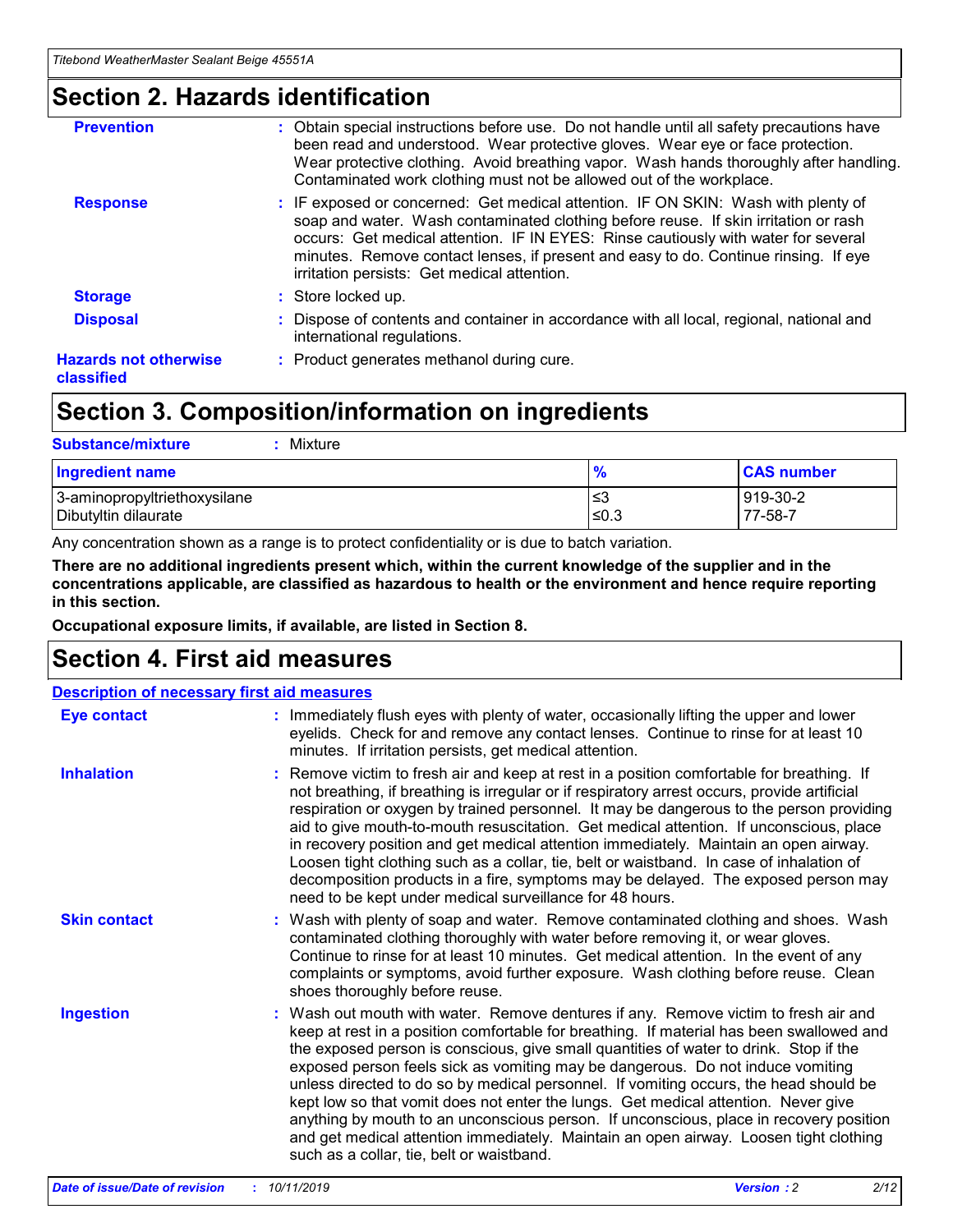# **Section 4. First aid measures**

| Most important symptoms/effects, acute and delayed |                                       |                                                                                                                                                                                                                                                                                                                                                                                                                 |  |  |  |
|----------------------------------------------------|---------------------------------------|-----------------------------------------------------------------------------------------------------------------------------------------------------------------------------------------------------------------------------------------------------------------------------------------------------------------------------------------------------------------------------------------------------------------|--|--|--|
|                                                    | <b>Potential acute health effects</b> |                                                                                                                                                                                                                                                                                                                                                                                                                 |  |  |  |
| <b>Eye contact</b>                                 |                                       | : May cause eye irritation.                                                                                                                                                                                                                                                                                                                                                                                     |  |  |  |
| <b>Inhalation</b>                                  |                                       | : No known significant effects or critical hazards.                                                                                                                                                                                                                                                                                                                                                             |  |  |  |
| <b>Skin contact</b>                                |                                       | : May cause skin irritation.                                                                                                                                                                                                                                                                                                                                                                                    |  |  |  |
| <b>Ingestion</b>                                   |                                       | : No known significant effects or critical hazards.                                                                                                                                                                                                                                                                                                                                                             |  |  |  |
| <b>Over-exposure signs/symptoms</b>                |                                       |                                                                                                                                                                                                                                                                                                                                                                                                                 |  |  |  |
| <b>Eye contact</b>                                 |                                       | : Adverse symptoms may include the following:<br>irritation<br>watering<br>redness                                                                                                                                                                                                                                                                                                                              |  |  |  |
| <b>Inhalation</b>                                  |                                       | : Adverse symptoms may include the following:<br>reduced fetal weight<br>increase in fetal deaths<br>skeletal malformations                                                                                                                                                                                                                                                                                     |  |  |  |
| <b>Skin contact</b>                                |                                       | : Adverse symptoms may include the following:<br>irritation<br>redness<br>reduced fetal weight<br>increase in fetal deaths<br>skeletal malformations                                                                                                                                                                                                                                                            |  |  |  |
| <b>Ingestion</b>                                   |                                       | : Adverse symptoms may include the following:<br>reduced fetal weight<br>increase in fetal deaths<br>skeletal malformations                                                                                                                                                                                                                                                                                     |  |  |  |
|                                                    |                                       | <b>Indication of immediate medical attention and special treatment needed, if necessary</b>                                                                                                                                                                                                                                                                                                                     |  |  |  |
| <b>Notes to physician</b>                          |                                       | : In case of inhalation of decomposition products in a fire, symptoms may be delayed.<br>The exposed person may need to be kept under medical surveillance for 48 hours.                                                                                                                                                                                                                                        |  |  |  |
| <b>Specific treatments</b>                         |                                       | : No specific treatment.                                                                                                                                                                                                                                                                                                                                                                                        |  |  |  |
| <b>Protection of first-aiders</b>                  |                                       | : No action shall be taken involving any personal risk or without suitable training. If it is<br>suspected that fumes are still present, the rescuer should wear an appropriate mask or<br>self-contained breathing apparatus. It may be dangerous to the person providing aid to<br>give mouth-to-mouth resuscitation. Wash contaminated clothing thoroughly with water<br>before removing it, or wear gloves. |  |  |  |

**See toxicological information (Section 11)**

# **Section 5. Fire-fighting measures**

| <b>Extinguishing media</b>                             |                                                                                                                                                                                                     |
|--------------------------------------------------------|-----------------------------------------------------------------------------------------------------------------------------------------------------------------------------------------------------|
| <b>Suitable extinguishing</b><br>media                 | : Use an extinguishing agent suitable for the surrounding fire.                                                                                                                                     |
| <b>Unsuitable extinguishing</b><br>media               | : None known.                                                                                                                                                                                       |
| <b>Specific hazards arising</b><br>from the chemical   | : In a fire or if heated, a pressure increase will occur and the container may burst.                                                                                                               |
| <b>Hazardous thermal</b><br>decomposition products     | : Decomposition products may include the following materials:<br>carbon dioxide<br>carbon monoxide<br>nitrogen oxides<br>metal oxide/oxides                                                         |
| <b>Special protective actions</b><br>for fire-fighters | : Promptly isolate the scene by removing all persons from the vicinity of the incident if<br>there is a fire. No action shall be taken involving any personal risk or without suitable<br>training. |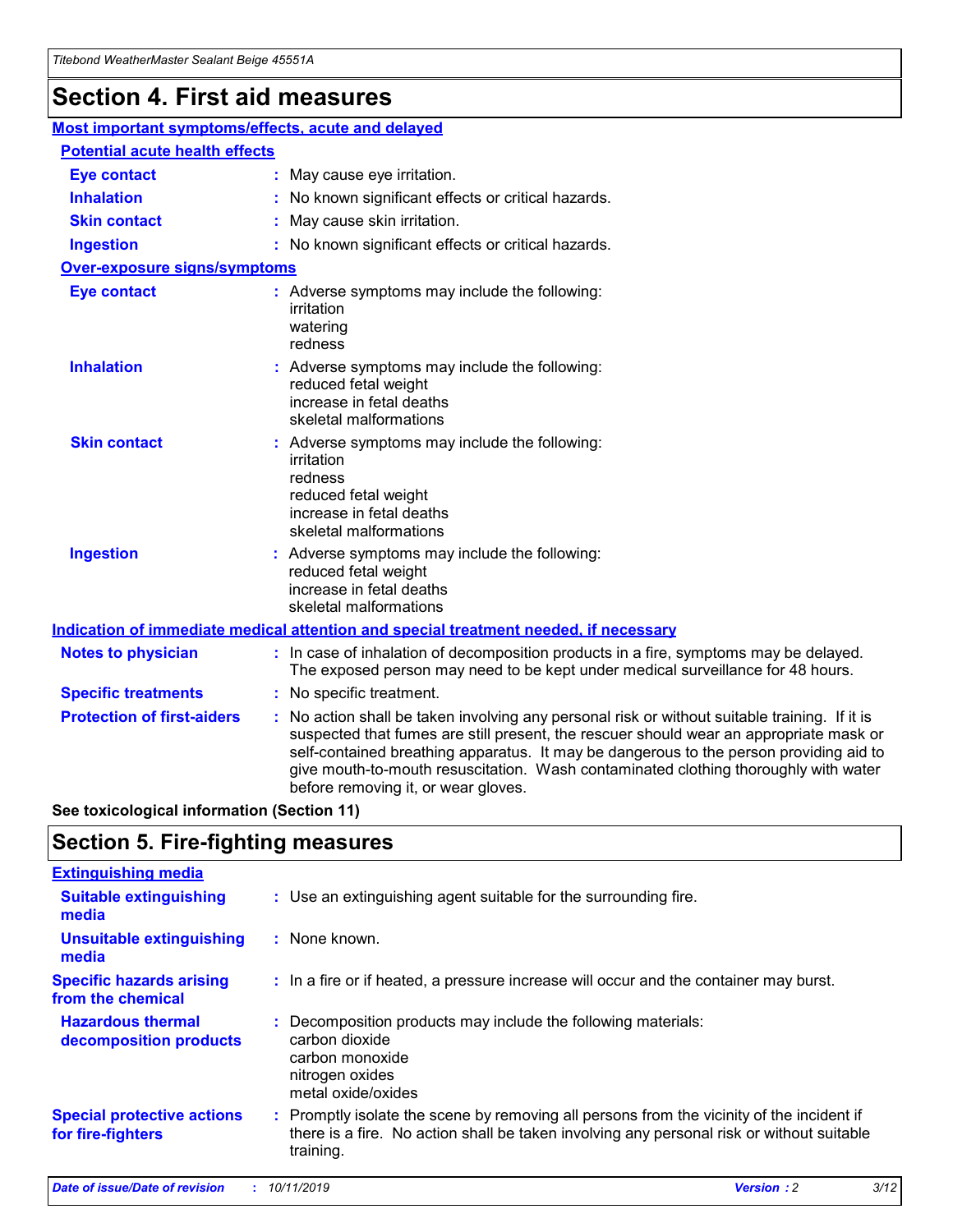## **Section 5. Fire-fighting measures**

**Special protective equipment for fire-fighters** Fire-fighters should wear appropriate protective equipment and self-contained breathing **:** apparatus (SCBA) with a full face-piece operated in positive pressure mode.

## **Section 6. Accidental release measures**

#### **Personal precautions, protective equipment and emergency procedures**

| For non-emergency<br>personnel                               | : No action shall be taken involving any personal risk or without suitable training.<br>Evacuate surrounding areas. Keep unnecessary and unprotected personnel from<br>entering. Do not touch or walk through spilled material. Avoid breathing vapor or mist.<br>Provide adequate ventilation. Wear appropriate respirator when ventilation is<br>inadequate. Put on appropriate personal protective equipment.                                                                                                                                                                                                                                                                                             |
|--------------------------------------------------------------|--------------------------------------------------------------------------------------------------------------------------------------------------------------------------------------------------------------------------------------------------------------------------------------------------------------------------------------------------------------------------------------------------------------------------------------------------------------------------------------------------------------------------------------------------------------------------------------------------------------------------------------------------------------------------------------------------------------|
|                                                              | For emergency responders : If specialized clothing is required to deal with the spillage, take note of any information in<br>Section 8 on suitable and unsuitable materials. See also the information in "For non-<br>emergency personnel".                                                                                                                                                                                                                                                                                                                                                                                                                                                                  |
| <b>Environmental precautions</b>                             | : Avoid dispersal of spilled material and runoff and contact with soil, waterways, drains<br>and sewers. Inform the relevant authorities if the product has caused environmental<br>pollution (sewers, waterways, soil or air).                                                                                                                                                                                                                                                                                                                                                                                                                                                                              |
| <b>Methods and materials for containment and cleaning up</b> |                                                                                                                                                                                                                                                                                                                                                                                                                                                                                                                                                                                                                                                                                                              |
| <b>Small spill</b>                                           | : Stop leak if without risk. Move containers from spill area. Dilute with water and mop up<br>if water-soluble. Alternatively, or if water-insoluble, absorb with an inert dry material and<br>place in an appropriate waste disposal container. Dispose of via a licensed waste<br>disposal contractor.                                                                                                                                                                                                                                                                                                                                                                                                     |
| <b>Large spill</b>                                           | : Stop leak if without risk. Move containers from spill area. Approach release from<br>upwind. Prevent entry into sewers, water courses, basements or confined areas. Wash<br>spillages into an effluent treatment plant or proceed as follows. Contain and collect<br>spillage with non-combustible, absorbent material e.g. sand, earth, vermiculite or<br>diatomaceous earth and place in container for disposal according to local regulations<br>(see Section 13). Dispose of via a licensed waste disposal contractor. Contaminated<br>absorbent material may pose the same hazard as the spilled product. Note: see<br>Section 1 for emergency contact information and Section 13 for waste disposal. |

# **Section 7. Handling and storage**

| <b>Precautions for safe handling</b>                                             |                                                                                                                                                                                                                                                                                                                                                                                                                                                                                                                                                                                                                                                                                                                                                                                                                                                  |
|----------------------------------------------------------------------------------|--------------------------------------------------------------------------------------------------------------------------------------------------------------------------------------------------------------------------------------------------------------------------------------------------------------------------------------------------------------------------------------------------------------------------------------------------------------------------------------------------------------------------------------------------------------------------------------------------------------------------------------------------------------------------------------------------------------------------------------------------------------------------------------------------------------------------------------------------|
| <b>Protective measures</b>                                                       | : Put on appropriate personal protective equipment (see Section 8). Persons with a<br>history of skin sensitization problems should not be employed in any process in which<br>this product is used. Avoid exposure - obtain special instructions before use. Avoid<br>exposure during pregnancy. Do not handle until all safety precautions have been read<br>and understood. Do not get in eyes or on skin or clothing. Do not ingest. Avoid<br>breathing vapor or mist. If during normal use the material presents a respiratory hazard,<br>use only with adequate ventilation or wear appropriate respirator. Keep in the original<br>container or an approved alternative made from a compatible material, kept tightly<br>closed when not in use. Empty containers retain product residue and can be hazardous.<br>Do not reuse container. |
| <b>Advice on general</b><br>occupational hygiene                                 | : Eating, drinking and smoking should be prohibited in areas where this material is<br>handled, stored and processed. Workers should wash hands and face before eating,<br>drinking and smoking. Remove contaminated clothing and protective equipment before<br>entering eating areas. See also Section 8 for additional information on hygiene<br>measures.                                                                                                                                                                                                                                                                                                                                                                                                                                                                                    |
| <b>Conditions for safe storage,</b><br>including any<br><b>incompatibilities</b> | : Store between the following temperatures: 0 to 120 $\degree$ C (32 to 248 $\degree$ F). Store in<br>accordance with local regulations. Store in original container protected from direct<br>sunlight in a dry, cool and well-ventilated area, away from incompatible materials (see<br>Section 10) and food and drink. Store locked up. Keep container tightly closed and<br>sealed until ready for use. Containers that have been opened must be carefully<br>resealed and kept upright to prevent leakage. Do not store in unlabeled containers.<br>Use appropriate containment to avoid environmental contamination. See Section 10 for<br>incompatible materials before handling or use.                                                                                                                                                   |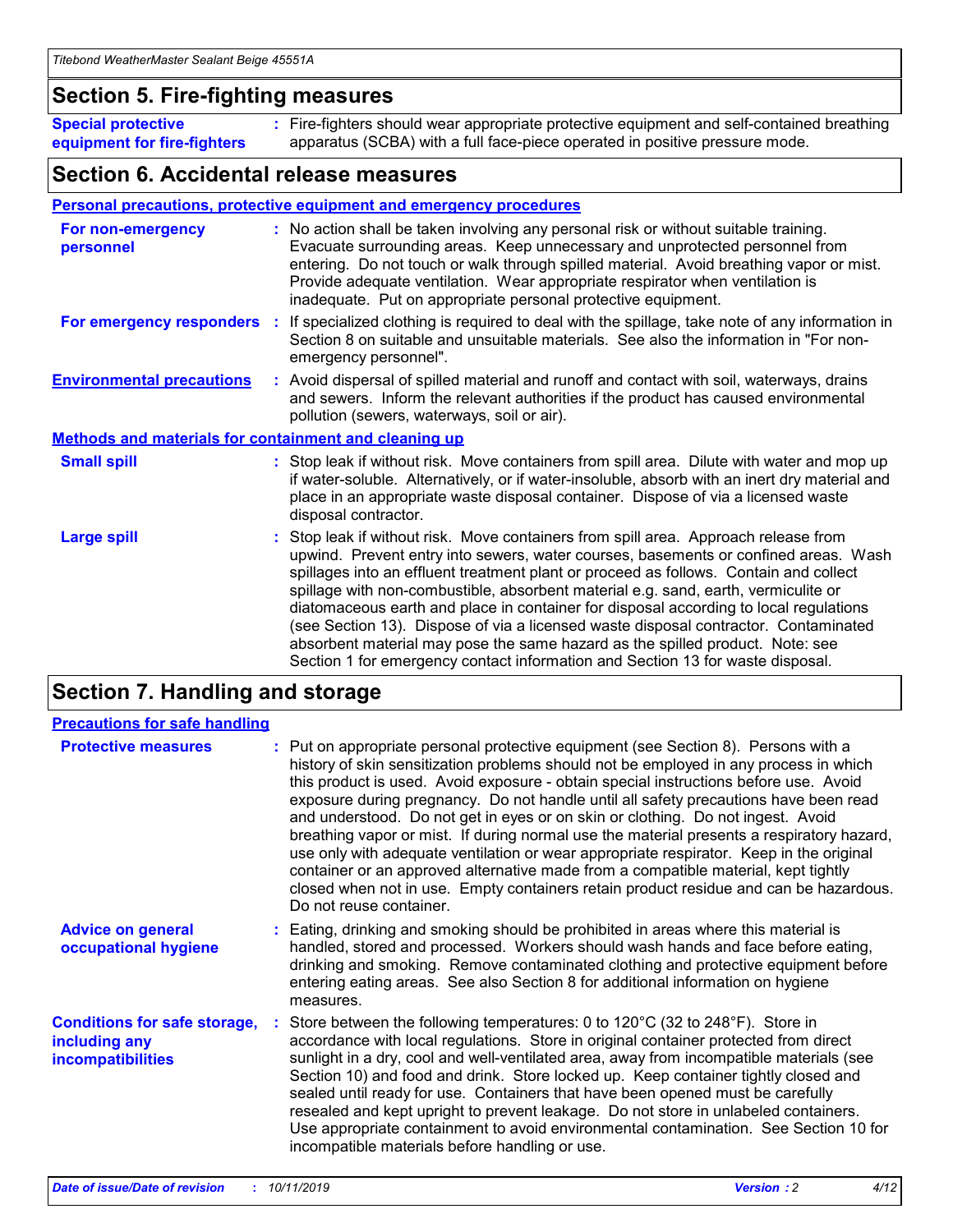# **Section 8. Exposure controls/personal protection**

#### **Control parameters**

#### **Occupational exposure limits**

| <b>Ingredient name</b>                               |    |                                          | <b>Exposure limits</b>                                                                                                                                                                                                                                                                                                                                                                                                                                                                                                                                                                                                 |
|------------------------------------------------------|----|------------------------------------------|------------------------------------------------------------------------------------------------------------------------------------------------------------------------------------------------------------------------------------------------------------------------------------------------------------------------------------------------------------------------------------------------------------------------------------------------------------------------------------------------------------------------------------------------------------------------------------------------------------------------|
| 3-aminopropyltriethoxysilane<br>Dibutyltin dilaurate |    |                                          | None.<br>ACGIH TLV (United States, 3/2019). Absorbed through skin.<br>Notes: as Sn<br>TWA: 0.1 mg/m <sup>3</sup> , (as Sn) 8 hours.<br>STEL: 0.2 mg/m <sup>3</sup> , (as Sn) 15 minutes.<br>NIOSH REL (United States, 10/2016). Absorbed through skin.<br>Notes: as Sn<br>TWA: 0.1 mg/m <sup>3</sup> , (as Sn) 10 hours.<br>OSHA PEL (United States, 5/2018). Notes: as Sn<br>TWA: $0.1 \text{ mg/m}^3$ , (as Sn) 8 hours.<br>OSHA PEL 1989 (United States, 3/1989). Absorbed through skin.<br>Notes: measured as Sn<br>TWA: 0.1 mg/m <sup>3</sup> , (measured as Sn) 8 hours. Form: Organic                           |
| <b>Appropriate engineering</b><br>controls           |    |                                          | : If user operations generate dust, fumes, gas, vapor or mist, use process enclosures,<br>local exhaust ventilation or other engineering controls to keep worker exposure to<br>airborne contaminants below any recommended or statutory limits.                                                                                                                                                                                                                                                                                                                                                                       |
| <b>Environmental exposure</b><br><b>controls</b>     |    |                                          | Emissions from ventilation or work process equipment should be checked to ensure<br>they comply with the requirements of environmental protection legislation. In some<br>cases, fume scrubbers, filters or engineering modifications to the process equipment<br>will be necessary to reduce emissions to acceptable levels.                                                                                                                                                                                                                                                                                          |
| <b>Individual protection measures</b>                |    |                                          |                                                                                                                                                                                                                                                                                                                                                                                                                                                                                                                                                                                                                        |
| <b>Hygiene measures</b>                              |    |                                          | : Wash hands, forearms and face thoroughly after handling chemical products, before<br>eating, smoking and using the lavatory and at the end of the working period.<br>Appropriate techniques should be used to remove potentially contaminated clothing.<br>Contaminated work clothing should not be allowed out of the workplace. Wash<br>contaminated clothing before reusing. Ensure that eyewash stations and safety<br>showers are close to the workstation location.                                                                                                                                            |
| <b>Eye/face protection</b>                           |    |                                          | : Safety eyewear complying with an approved standard should be used when a risk<br>assessment indicates this is necessary to avoid exposure to liquid splashes, mists,<br>gases or dusts. If contact is possible, the following protection should be worn, unless<br>the assessment indicates a higher degree of protection: chemical splash goggles.                                                                                                                                                                                                                                                                  |
| <b>Skin protection</b>                               |    |                                          |                                                                                                                                                                                                                                                                                                                                                                                                                                                                                                                                                                                                                        |
| <b>Hand protection</b>                               |    |                                          | : Chemical-resistant, impervious gloves complying with an approved standard should be<br>worn at all times when handling chemical products if a risk assessment indicates this is<br>necessary. Considering the parameters specified by the glove manufacturer, check<br>during use that the gloves are still retaining their protective properties. It should be<br>noted that the time to breakthrough for any glove material may be different for different<br>glove manufacturers. In the case of mixtures, consisting of several substances, the<br>protection time of the gloves cannot be accurately estimated. |
| <b>Body protection</b>                               |    | handling this product.                   | Personal protective equipment for the body should be selected based on the task being<br>performed and the risks involved and should be approved by a specialist before                                                                                                                                                                                                                                                                                                                                                                                                                                                |
| <b>Other skin protection</b>                         |    | specialist before handling this product. | : Appropriate footwear and any additional skin protection measures should be selected<br>based on the task being performed and the risks involved and should be approved by a                                                                                                                                                                                                                                                                                                                                                                                                                                          |
| <b>Respiratory protection</b>                        | ÷. | aspects of use.                          | Based on the hazard and potential for exposure, select a respirator that meets the<br>appropriate standard or certification. Respirators must be used according to a<br>respiratory protection program to ensure proper fitting, training, and other important                                                                                                                                                                                                                                                                                                                                                         |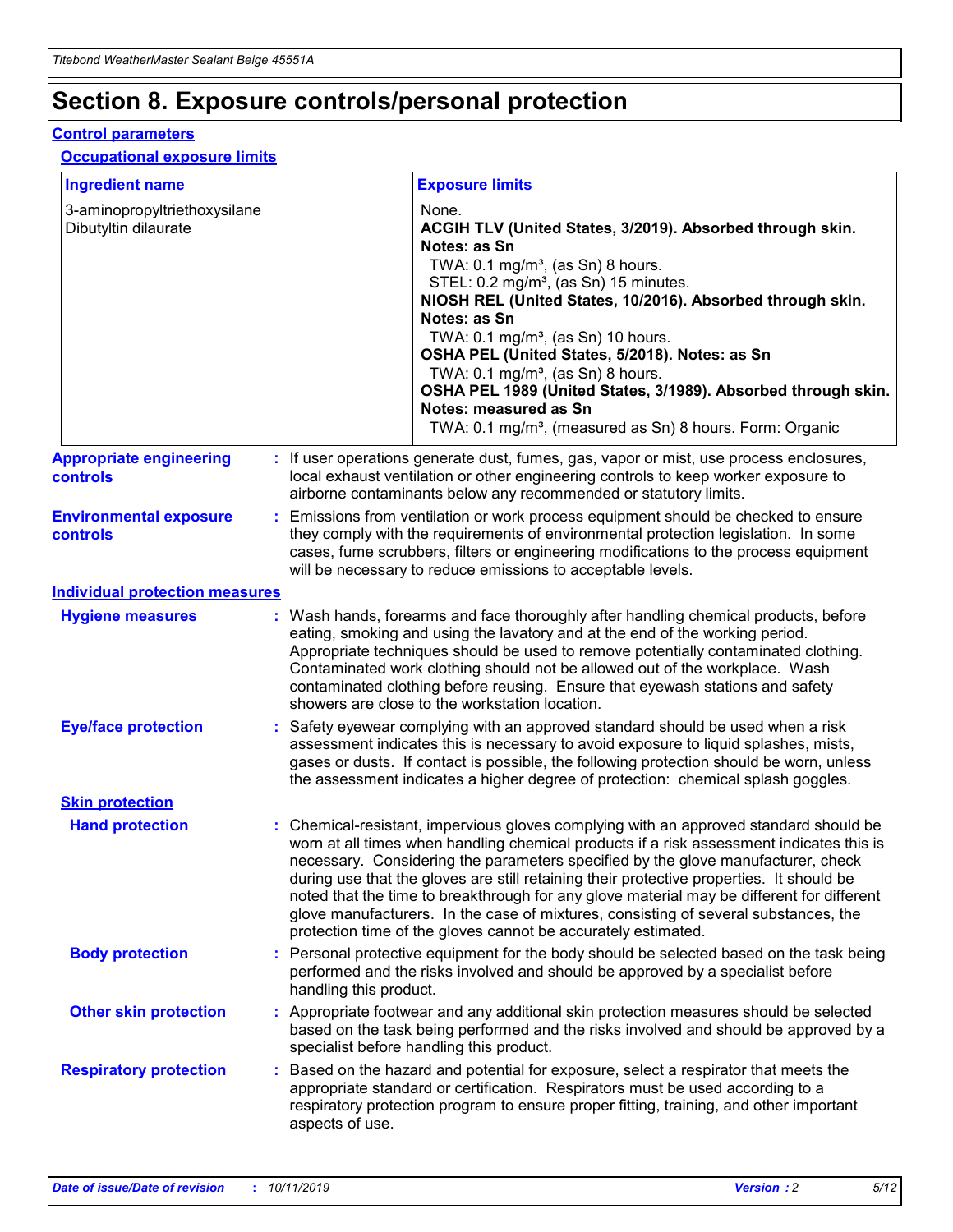## **Section 9. Physical and chemical properties**

#### **Appearance**

| <b>Physical state</b>                             | : Liquid. [Paste.]                                              |
|---------------------------------------------------|-----------------------------------------------------------------|
| Color                                             | Beige.                                                          |
| Odor                                              | None [Slight]                                                   |
| <b>Odor threshold</b>                             | $:$ Not available.                                              |
| рH                                                | : Not applicable.                                               |
| <b>Melting point</b>                              | : Not available.                                                |
| <b>Boiling point</b>                              | : >100°C (>212°F)                                               |
| <b>Flash point</b>                                | : Closed cup: $>200^{\circ}$ C ( $>392^{\circ}$ F) [Setaflash.] |
| <b>Evaporation rate</b>                           | $:$ <1 (butyl acetate = 1)                                      |
| <b>Flammability (solid, gas)</b>                  | : Not available.                                                |
| Lower and upper explosive<br>(flammable) limits   | $:$ Not available.                                              |
| <b>VOC (less water, less</b><br>exempt solvents)  | : 0 g/l                                                         |
| <b>Volatility</b>                                 | $: 0\%$ (w/w)                                                   |
| <b>Vapor density</b>                              | : Not available.                                                |
| <b>Relative density</b>                           | : 1.4329                                                        |
| <b>Solubility</b>                                 | Insoluble in the following materials: cold water and hot water. |
| <b>Solubility in water</b>                        | : Not available.                                                |
| <b>Partition coefficient: n-</b><br>octanol/water | : Not available.                                                |
|                                                   |                                                                 |
| <b>Auto-ignition temperature</b>                  | : Not available.                                                |
| <b>Decomposition temperature</b>                  | : Not available.                                                |

# **Section 10. Stability and reactivity**

| <b>Reactivity</b>                            |    | : No specific test data related to reactivity available for this product or its ingredients.            |
|----------------------------------------------|----|---------------------------------------------------------------------------------------------------------|
| <b>Chemical stability</b>                    |    | : The product is stable.                                                                                |
| <b>Possibility of hazardous</b><br>reactions |    | : Under normal conditions of storage and use, hazardous reactions will not occur.                       |
| <b>Conditions to avoid</b>                   |    | : No specific data.                                                                                     |
| <b>Incompatible materials</b>                | ٠. | No specific data.                                                                                       |
| <b>Hazardous decomposition</b><br>products   | ÷. | Under normal conditions of storage and use, hazardous decomposition products should<br>not be produced. |

# **Section 11. Toxicological information**

## **Information on toxicological effects**

#### **Acute toxicity**

| <b>Product/ingredient name</b> | <b>Result</b>           | <b>Species</b> | <b>Dose</b>                | <b>Exposure</b> |
|--------------------------------|-------------------------|----------------|----------------------------|-----------------|
| 3-aminopropyltriethoxysilane   | <b>ILD50 Dermal</b>     | Rabbit         | 4.29 g/kg                  |                 |
| Dibutyltin dilaurate           | ILD50 Oral<br>LD50 Oral | Rat<br>Rat     | $1.57$ g/kg<br>175 $mg/kg$ |                 |
|                                |                         |                |                            |                 |

**Irritation/Corrosion**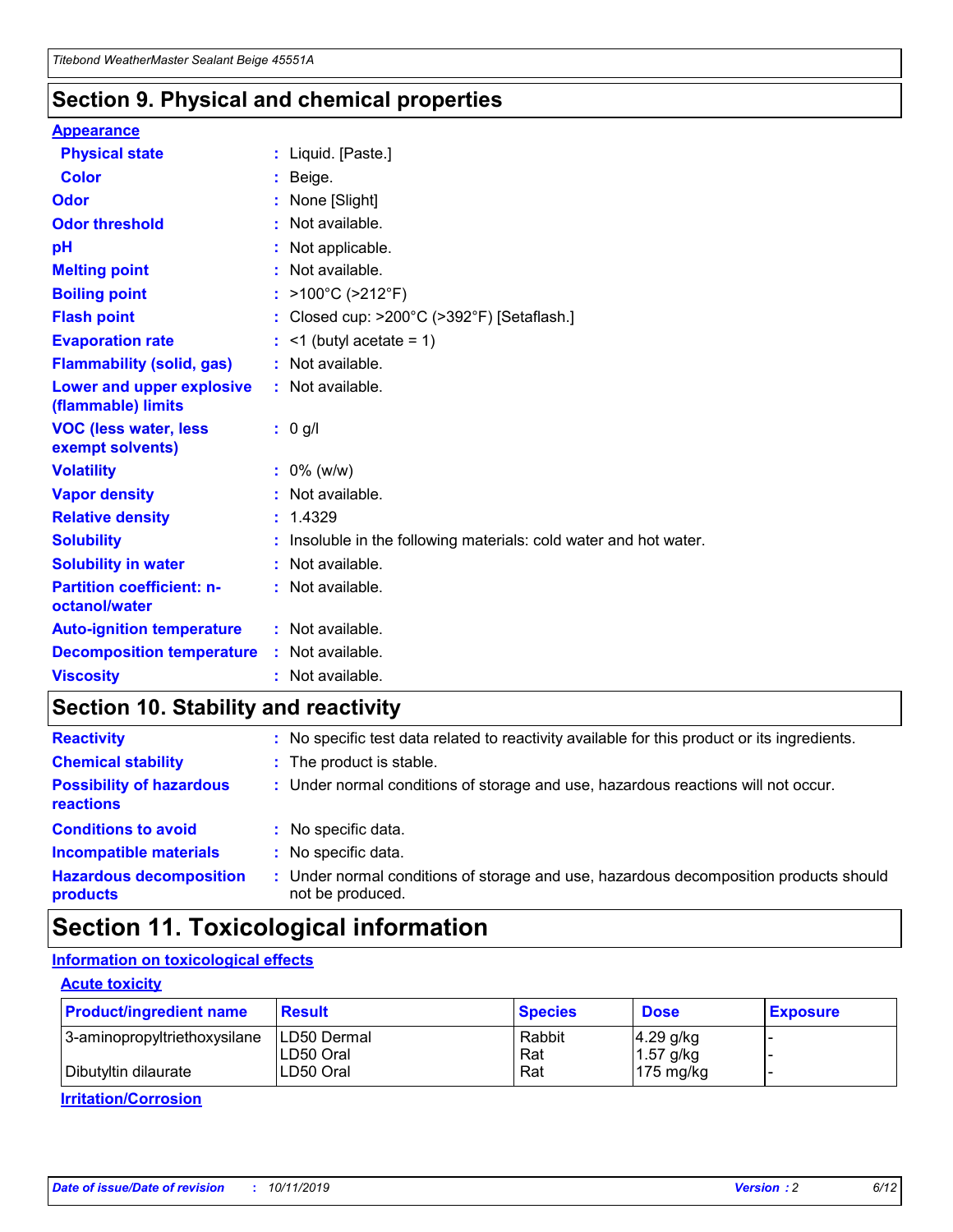# **Section 11. Toxicological information**

| <b>Product/ingredient name</b> | <b>Result</b>            | <b>Species</b> | <b>Score</b> | <b>Exposure</b>           | <b>Observation</b> |
|--------------------------------|--------------------------|----------------|--------------|---------------------------|--------------------|
| 3-aminopropyltriethoxysilane   | Eyes - Mild irritant     | Rabbit         |              | $100$ mg                  |                    |
|                                | Eyes - Severe irritant   | Rabbit         |              | 24 hours 750              |                    |
|                                |                          |                |              | ug                        |                    |
|                                | Skin - Severe irritant   | Rabbit         |              | 24 hours 5                | -                  |
| Dibutyltin dilaurate           | Eyes - Moderate irritant | Rabbit         |              | mq<br><b>24 hours 100</b> |                    |
|                                |                          |                |              | mg                        |                    |
|                                | Skin - Severe irritant   | Rabbit         |              | 500 mg                    |                    |

### **Sensitization**

Not available.

#### **Mutagenicity**

Not available.

#### **Carcinogenicity**

Not available.

#### **Reproductive toxicity**

Not available.

#### **Teratogenicity**

Not available.

#### **Specific target organ toxicity (single exposure)**

Not available.

#### **Specific target organ toxicity (repeated exposure)**

| <b>Name</b>                                                                  |                                                                                                                             | <b>Category</b> | <b>Route of</b><br>exposure  | <b>Target organs</b> |
|------------------------------------------------------------------------------|-----------------------------------------------------------------------------------------------------------------------------|-----------------|------------------------------|----------------------|
| Dibutyltin dilaurate                                                         |                                                                                                                             | Category 1      | $\qquad \qquad \blacksquare$ | respiratory system   |
| <b>Aspiration hazard</b><br>Not available.                                   |                                                                                                                             |                 |                              |                      |
| <b>Information on the likely</b><br>routes of exposure                       | : Not available.                                                                                                            |                 |                              |                      |
| <b>Potential acute health effects</b>                                        |                                                                                                                             |                 |                              |                      |
| <b>Eye contact</b>                                                           | : May cause eye irritation.                                                                                                 |                 |                              |                      |
| <b>Inhalation</b>                                                            | : No known significant effects or critical hazards.                                                                         |                 |                              |                      |
| <b>Skin contact</b>                                                          | : May cause skin irritation.                                                                                                |                 |                              |                      |
| <b>Ingestion</b>                                                             | : No known significant effects or critical hazards.                                                                         |                 |                              |                      |
| Symptoms related to the physical, chemical and toxicological characteristics |                                                                                                                             |                 |                              |                      |
| <b>Eye contact</b>                                                           | : Adverse symptoms may include the following:<br>irritation<br>watering<br>redness                                          |                 |                              |                      |
| <b>Inhalation</b>                                                            | : Adverse symptoms may include the following:<br>reduced fetal weight<br>increase in fetal deaths<br>skeletal malformations |                 |                              |                      |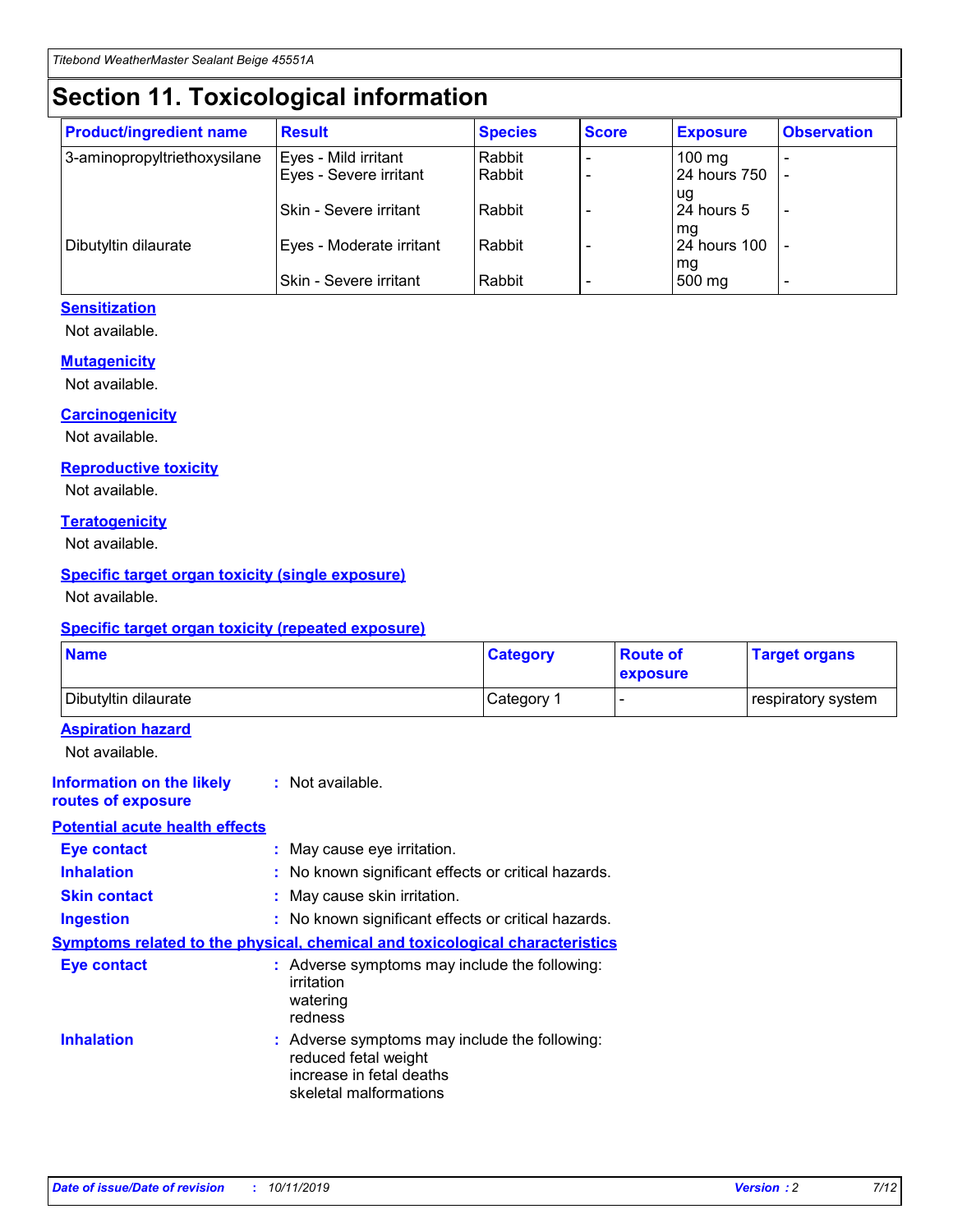# **Section 11. Toxicological information**

| <b>Skin contact</b>                     | : Adverse symptoms may include the following:                                                            |
|-----------------------------------------|----------------------------------------------------------------------------------------------------------|
|                                         | irritation                                                                                               |
|                                         | redness                                                                                                  |
|                                         | reduced fetal weight                                                                                     |
|                                         | increase in fetal deaths                                                                                 |
|                                         | skeletal malformations                                                                                   |
| <b>Ingestion</b>                        | : Adverse symptoms may include the following:                                                            |
|                                         | reduced fetal weight                                                                                     |
|                                         | increase in fetal deaths                                                                                 |
|                                         | skeletal malformations                                                                                   |
|                                         | Delayed and immediate effects and also chronic effects from short and long term exposure                 |
| <b>Short term exposure</b>              |                                                                                                          |
| <b>Potential immediate</b>              | : Not available.                                                                                         |
| effects                                 |                                                                                                          |
| <b>Potential delayed effects</b>        | : Not available.                                                                                         |
| Long term exposure                      |                                                                                                          |
| <b>Potential immediate</b>              | : Not available.                                                                                         |
| effects                                 |                                                                                                          |
| <b>Potential delayed effects</b>        | : Not available.                                                                                         |
| <b>Potential chronic health effects</b> |                                                                                                          |
| Not available.                          |                                                                                                          |
| <b>General</b>                          | : Once sensitized, a severe allergic reaction may occur when subsequently exposed to<br>very low levels. |
| <b>Carcinogenicity</b>                  | : No known significant effects or critical hazards.                                                      |
| <b>Mutagenicity</b>                     | : No known significant effects or critical hazards.                                                      |
| <b>Teratogenicity</b>                   | May damage the unborn child.                                                                             |
| <b>Developmental effects</b>            | : No known significant effects or critical hazards.                                                      |
| <b>Fertility effects</b>                | May damage fertility.                                                                                    |
| <b>Numerical measures of toxicity</b>   |                                                                                                          |
| <b>Acute toxicity estimates</b>         |                                                                                                          |
| الملحلة والمستحقق فالمرابط              |                                                                                                          |

Not available.

# **Section 12. Ecological information**

#### **Toxicity**

| <b>Product/ingredient name</b> | <b>Result</b>                     | <b>Species</b>                       | <b>Exposure</b> |
|--------------------------------|-----------------------------------|--------------------------------------|-----------------|
| Dibutyltin dilaurate           | Chronic EC10 > 2 mg/l Fresh water | Algae - Scenedesmus<br>I subspicatus | l 96 hours      |

## **Persistence and degradability**

| <b>Product/ingredient name</b> | <b>Test</b>                                                                    | <b>Result</b>  |                   | <b>Dose</b> | <b>Inoculum</b>         |
|--------------------------------|--------------------------------------------------------------------------------|----------------|-------------------|-------------|-------------------------|
| Dibutyltin dilaurate           | OECD 301F<br>Ready<br>Biodegradability -<br>Manometric<br>Respirometry<br>Test | 23 % - 28 days |                   |             |                         |
| <b>Product/ingredient name</b> | <b>Aquatic half-life</b>                                                       |                | <b>Photolysis</b> |             | <b>Biodegradability</b> |
| Dibutyltin dilaurate           |                                                                                |                |                   |             | Inherent                |

## **Bioaccumulative potential**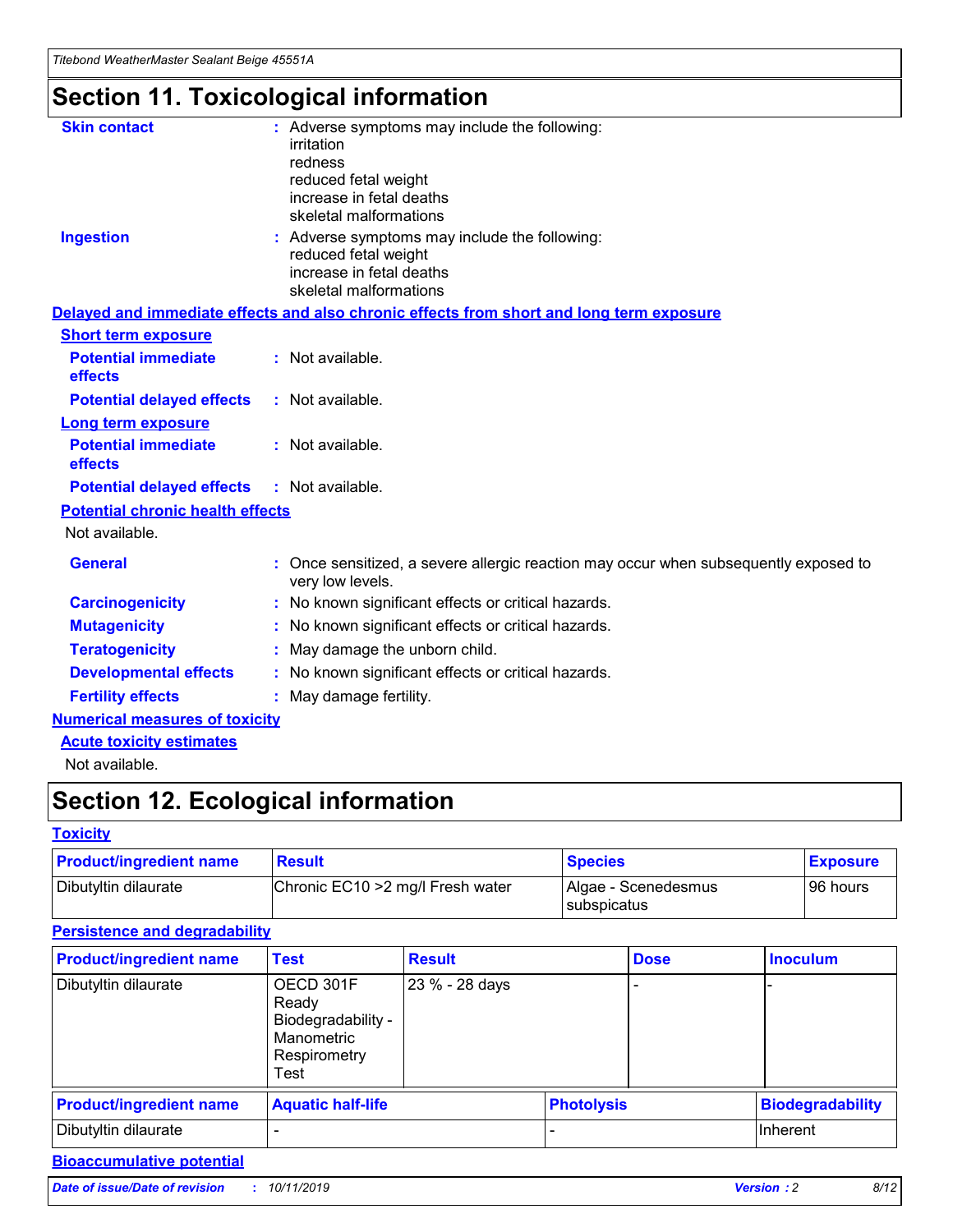# **Section 12. Ecological information**

| <b>Product/ingredient name</b> | $LoaPow$ | <b>BCF</b> | <b>Potential</b> |
|--------------------------------|----------|------------|------------------|
| 3-aminopropyltriethoxysilane   | 1.7      | 3.4        | low              |
| Dibutyltin dilaurate           | 4.44     | 2.91       | low              |

#### **Mobility in soil**

| <i></i>                                                       |                                                     |
|---------------------------------------------------------------|-----------------------------------------------------|
| <b>Soil/water partition</b><br>coefficient (K <sub>oc</sub> ) | : Not available.                                    |
| <b>Other adverse effects</b>                                  | : No known significant effects or critical hazards. |

## **Section 13. Disposal considerations**

**Disposal methods :**

The generation of waste should be avoided or minimized wherever possible. Disposal of this product, solutions and any by-products should at all times comply with the requirements of environmental protection and waste disposal legislation and any regional local authority requirements. Dispose of surplus and non-recyclable products via a licensed waste disposal contractor. Waste should not be disposed of untreated to the sewer unless fully compliant with the requirements of all authorities with jurisdiction. Waste packaging should be recycled. Incineration or landfill should only be considered when recycling is not feasible. This material and its container must be disposed of in a safe way. Care should be taken when handling emptied containers that have not been cleaned or rinsed out. Empty containers or liners may retain some product residues. Avoid dispersal of spilled material and runoff and contact with soil, waterways, drains and sewers.

# **Section 14. Transport information**

|                                      | <b>DOT</b><br><b>Classification</b> | <b>TDG</b><br><b>Classification</b> | <b>Mexico</b><br><b>Classification</b> | <b>ADR/RID</b> | <b>IMDG</b>              | <b>IATA</b>              |
|--------------------------------------|-------------------------------------|-------------------------------------|----------------------------------------|----------------|--------------------------|--------------------------|
| <b>UN number</b>                     | Not regulated.                      | Not regulated.                      | Not regulated.                         | Not regulated. | Not regulated.           | Not regulated.           |
| <b>UN proper</b><br>shipping name    | $\blacksquare$                      |                                     |                                        |                |                          |                          |
| <b>Transport</b><br>hazard class(es) | $\blacksquare$                      | $\overline{\phantom{a}}$            | $\blacksquare$                         | $\blacksquare$ | $\overline{\phantom{a}}$ | $\overline{\phantom{0}}$ |
| <b>Packing group</b>                 | $\overline{\phantom{a}}$            | $\overline{\phantom{0}}$            | $\overline{\phantom{a}}$               | -              | $\overline{\phantom{0}}$ | $\overline{\phantom{a}}$ |
| <b>Environmental</b><br>hazards      | No.                                 | No.                                 | No.                                    | No.            | No.                      | No.                      |

# **Section 15. Regulatory information**

### **U.S. Federal regulations**

#### **SARA 302/304**

#### **Composition/information on ingredients**

No products were found.

**SARA 304 RQ :** Not applicable.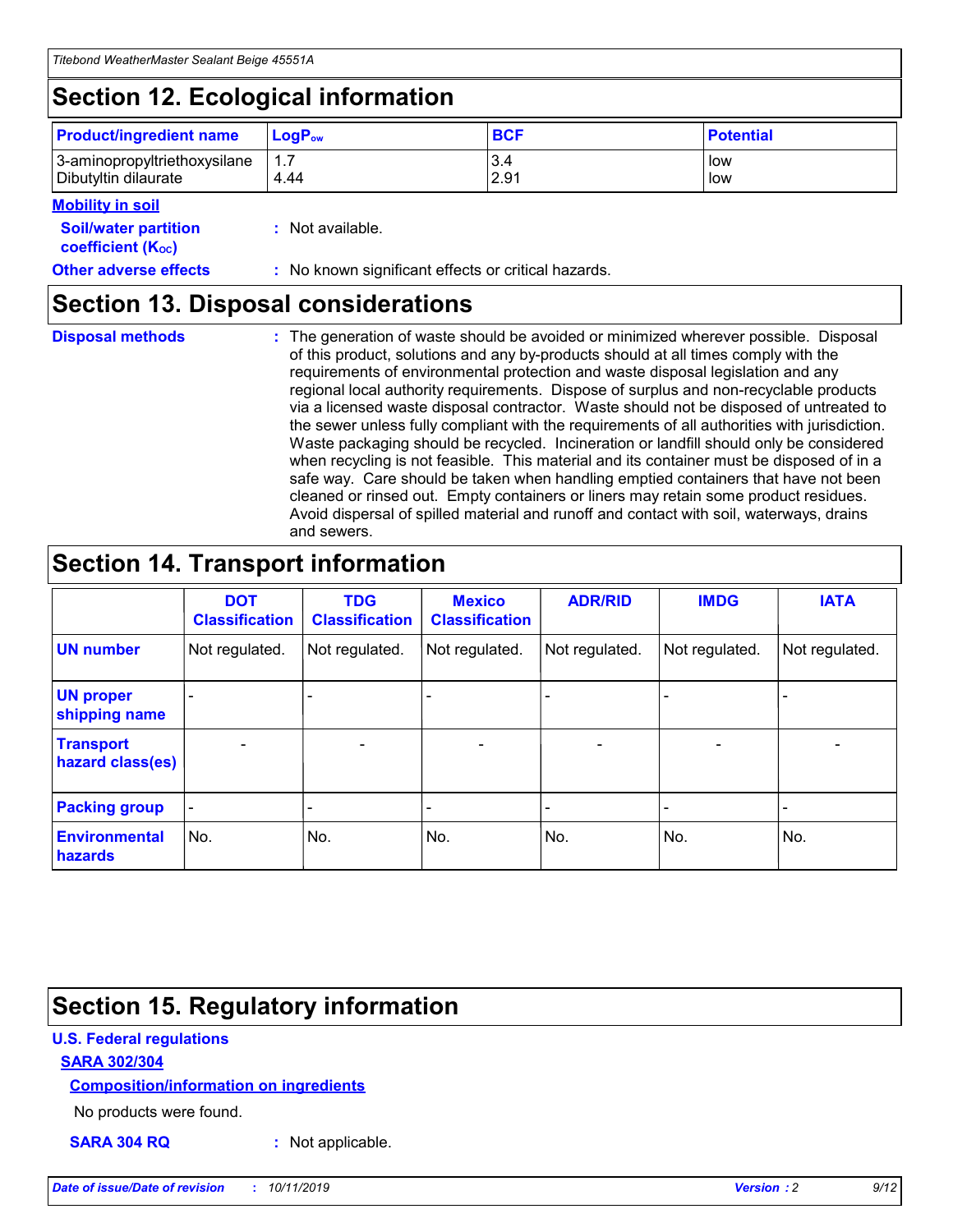# **Section 15. Regulatory information**

#### **SARA 311/312**

**Classification :** EYE IRRITATION - Category 2B SKIN SENSITIZATION - Category 1 TOXIC TO REPRODUCTION (Fertility) - Category 1B TOXIC TO REPRODUCTION (Unborn child) - Category 1B

#### **Composition/information on ingredients**

| <b>Name</b>                  | $\frac{9}{6}$ | <b>Classification</b>                                                                                            |
|------------------------------|---------------|------------------------------------------------------------------------------------------------------------------|
| 3-aminopropyltriethoxysilane | $\leq$ 3      | <b>FLAMMABLE LIQUIDS - Category 4</b><br><b>ACUTE TOXICITY (oral) - Category 4</b>                               |
|                              |               | SKIN IRRITATION - Category 2<br>EYE IRRITATION - Category 2A                                                     |
| Dibutyltin dilaurate         | ≤0.3          | ACUTE TOXICITY (oral) - Category 3<br>SKIN CORROSION - Category 1C                                               |
|                              |               | SERIOUS EYE DAMAGE - Category 1<br>SKIN SENSITIZATION - Category 1<br><b>GERM CELL MUTAGENICITY - Category 2</b> |
|                              |               | TOXIC TO REPRODUCTION (Fertility) - Category 1B<br>TOXIC TO REPRODUCTION (Unborn child) - Category 1B            |
|                              |               | SPECIFIC TARGET ORGAN TOXICITY (REPEATED<br>EXPOSURE) (respiratory system) - Category 1                          |

#### **State regulations**

| <b>Massachusetts</b> | : None of the components are listed. |
|----------------------|--------------------------------------|
| <b>New York</b>      | : None of the components are listed. |
| <b>New Jersey</b>    | : None of the components are listed. |
| <b>Pennsylvania</b>  | : None of the components are listed. |

#### **California Prop. 65**

**A** WARNING: This product can expose you to methanol, which is known to the State of California to cause birth defects or other reproductive harm. For more information go to www.P65Warnings.ca.gov.

| <b>Ingredient name</b> | No significant risk Maximum<br>level | acceptable dosage<br>level |
|------------------------|--------------------------------------|----------------------------|
| methanol               |                                      | Yes.                       |

#### **International regulations**

**Chemical Weapon Convention List Schedules I, II & III Chemicals** Not listed.

#### **Montreal Protocol**

Not listed.

#### **Stockholm Convention on Persistent Organic Pollutants**

Not listed.

## **UNECE Aarhus Protocol on POPs and Heavy Metals**

Not listed.

#### **Inventory list**

## **China :** All components are listed or exempted.

#### **United States TSCA 8(b) inventory :** All components are active or exempted.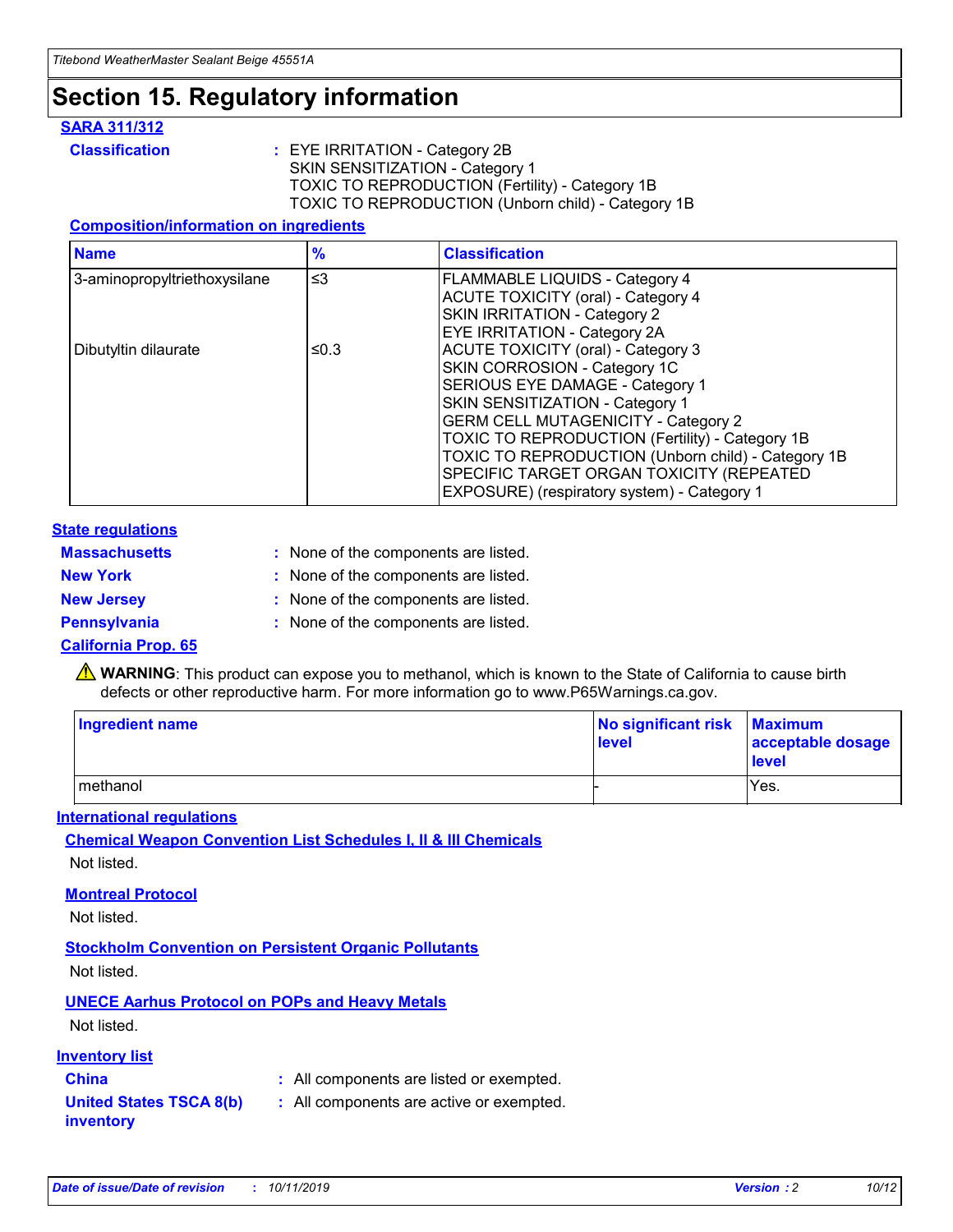# **Section 16. Other information**

**Hazardous Material Information System (U.S.A.)**



**Caution: HMIS® ratings are based on a 0-4 rating scale, with 0 representing minimal hazards or risks, and 4 representing significant hazards or risks. Although HMIS® ratings and the associated label are not required on SDSs or products leaving a facility under 29 CFR 1910.1200, the preparer may choose to provide them. HMIS® ratings are to be used with a fully implemented HMIS® program. HMIS® is a registered trademark and service mark of the American Coatings Association, Inc.**

**The customer is responsible for determining the PPE code for this material. For more information on HMIS® Personal Protective Equipment (PPE) codes, consult the HMIS® Implementation Manual.**

#### **National Fire Protection Association (U.S.A.)**



**Reprinted with permission from NFPA 704-2001, Identification of the Hazards of Materials for Emergency Response Copyright ©1997, National Fire Protection Association, Quincy, MA 02269. This reprinted material is not the complete and official position of the National Fire Protection Association, on the referenced subject which is represented only by the standard in its entirety.**

**Copyright ©2001, National Fire Protection Association, Quincy, MA 02269. This warning system is intended to be interpreted and applied only by properly trained individuals to identify fire, health and reactivity hazards of chemicals. The user is referred to certain limited number of chemicals with recommended classifications in NFPA 49 and NFPA 325, which would be used as a guideline only. Whether the chemicals are classified by NFPA or not, anyone using the 704 systems to classify chemicals does so at their own risk.**

**Procedure used to derive the classification**

| <b>Classification</b>                                                                                                                                                    |                                                                                                                                                  | <b>Justification</b>                                                                                                                                                                                                                                                                                                                                                                                                 |  |
|--------------------------------------------------------------------------------------------------------------------------------------------------------------------------|--------------------------------------------------------------------------------------------------------------------------------------------------|----------------------------------------------------------------------------------------------------------------------------------------------------------------------------------------------------------------------------------------------------------------------------------------------------------------------------------------------------------------------------------------------------------------------|--|
| EYE IRRITATION - Category 2B<br>SKIN SENSITIZATION - Category 1<br>TOXIC TO REPRODUCTION (Fertility) - Category 1B<br>TOXIC TO REPRODUCTION (Unborn child) - Category 1B |                                                                                                                                                  | Expert judgment<br>Expert judgment<br>Expert judgment<br>Expert judgment                                                                                                                                                                                                                                                                                                                                             |  |
| <b>History</b>                                                                                                                                                           |                                                                                                                                                  |                                                                                                                                                                                                                                                                                                                                                                                                                      |  |
| Date of printing                                                                                                                                                         | : 4/22/2022                                                                                                                                      |                                                                                                                                                                                                                                                                                                                                                                                                                      |  |
| Date of issue/Date of<br>revision                                                                                                                                        | : 10/11/2019                                                                                                                                     |                                                                                                                                                                                                                                                                                                                                                                                                                      |  |
| Date of previous issue                                                                                                                                                   | : 10/16/2020                                                                                                                                     |                                                                                                                                                                                                                                                                                                                                                                                                                      |  |
| <b>Version</b>                                                                                                                                                           | $\therefore$ 2                                                                                                                                   |                                                                                                                                                                                                                                                                                                                                                                                                                      |  |
| <b>Key to abbreviations</b>                                                                                                                                              | $\therefore$ ATE = Acute Toxicity Estimate<br><b>BCF</b> = Bioconcentration Factor<br>IBC = Intermediate Bulk Container<br>$UN = United Nations$ | GHS = Globally Harmonized System of Classification and Labelling of Chemicals<br>IATA = International Air Transport Association<br><b>IMDG = International Maritime Dangerous Goods</b><br>LogPow = logarithm of the octanol/water partition coefficient<br>MARPOL = International Convention for the Prevention of Pollution From Ships, 1973<br>as modified by the Protocol of 1978. ("Marpol" = marine pollution) |  |